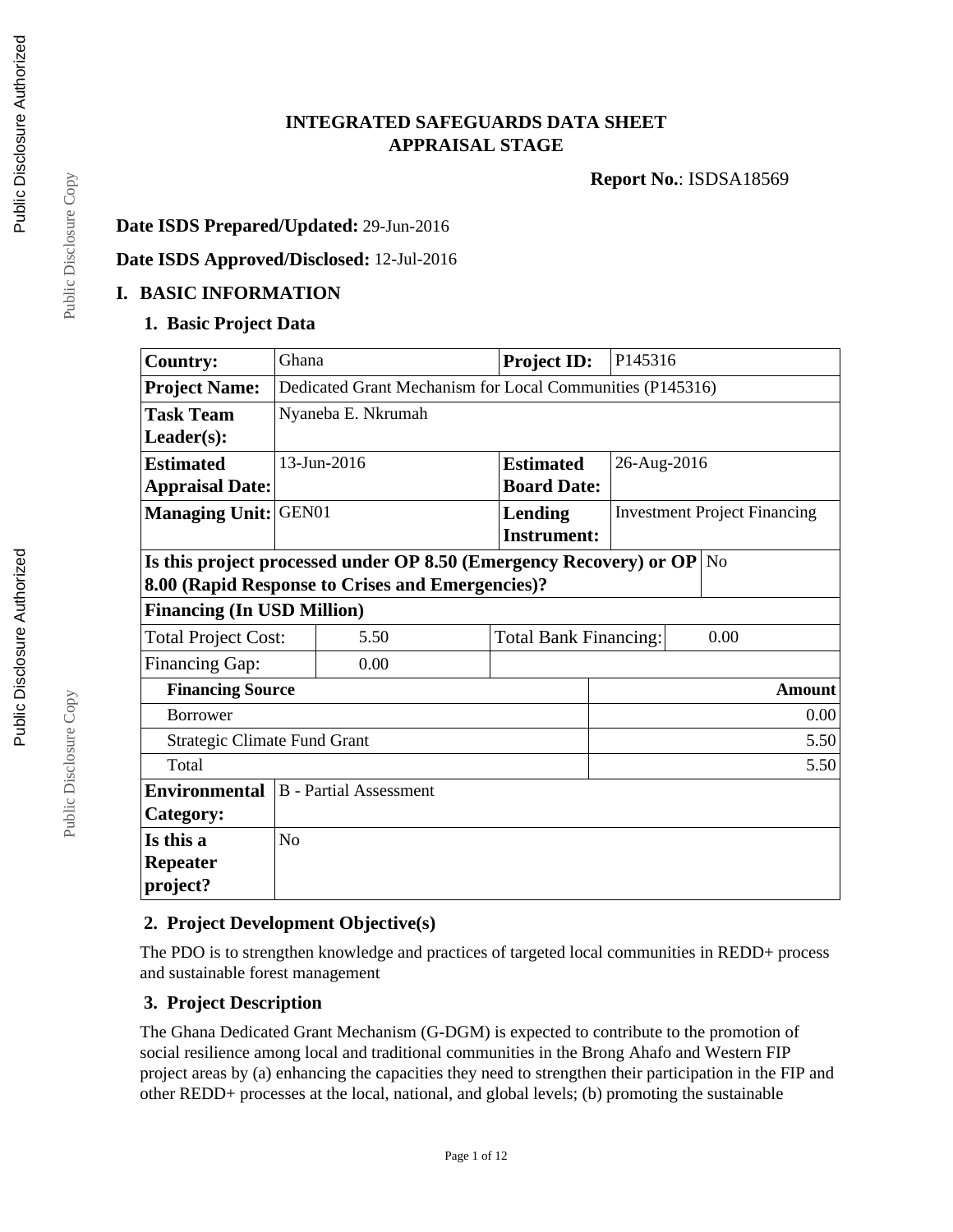management of forest and natural resources; (c) promoting coping and adaptive strategies/livelihoods that will make them more resilient to manmade pressures and climate change; and (d) promoting synergies with the FIP project and the Global Dedicated Grant Mechanism for Indigenous Peoples and Local Communities .

The proposed project is part of a global program, the G-DGM that was created and developed as a special window under the FIP. The FIP is one of the three programs under the Strategic Climate Fund (SCF), a Multi-donor Trust Fund established in 2009, under the Climate Investment Funds (CIF) partnership to provide fast-track climate financing to reduce deforestation and forest degradation in tropical countries. The G-DGM was designed to promote the inclusion of communities reliant on forests in policy formulation and initiatives that seek to reduce deforestation and degradation. The G-DGM is being established to provide grants to LCs to support their participation in the development of FIP strategies, programs, and projects, as well as in other REDD+ processes at the local, national, and global levels.

The G-DGM follows the framework guidelines and set of activities covered under the components designed for the Global DGM. The project will support capacity building and finance the demand-driven provision of grants to community organizations of LCs in Ghana to strengthen their participation in FIP and other REDD+ processes at the local, national, and global levels as well as to increase their capacity to adapt to climate change. The G-DGM will prioritize its actions in the Western and Brong Ahafo Regions to promote synergies with the FIP and FCPF projects. Capacitybuilding and training activities will have a regional scope but in the last year of the project will include some national-level capacity building

Component 1: Capacity Building and Institutional Strengthening (Estimated Total Cost: US\$1.0 million)

This  $\triangleright$  (basic training $\triangleright$  is the first step that must be undertaken by community members, eligible CBOs, others to engage in the project and better understand the link between the concepts of climate change, REDD+, their activities on the ground and the grants for investments. The project will finance goods, services, and operational costs for this basic training to perform the following activities:

(a) Promote training workshops and capacity-building activities aimed at improving  $LCs \rightarrow$ capacity to understand climate change, REDD+, the impact of local and global activities on greenhouse gases (GHGs), climate change, livelihoods, and so on.

(b) Improve extension service providers $\triangleright$  (ability to incorporate this knowledge (a) into their activities by targeting them for basic training (COCOBOD- cocoa growers extension service), assemblymen, district officers and others) so that they can be more effective trainers to the communities over the long-term.

(c) Improve the chiefs/traditional authorities ability to effectively combat threats from within and without by providing basic training for them which will allow them to understand the consequences of threats to the LCs such as illegal surface mining (widespread Gallamsey), illegal chain saw operations, etc.

(d) To improve the depth of perception about local actions in climate change/REDD+ which have a global impact, trips (national and international) should be arranged for selected community members to learn how local action related to REDD+/Climate Change can make the difference to lives and livelihoods in a community setting.

For these very interested participants who have fully grasped the basic training and who have personalized its messages, the NEA will seek out eac h year local, national, or global venues related to REDD+ and climate change that key proponents can attend and participate in, which, in turn will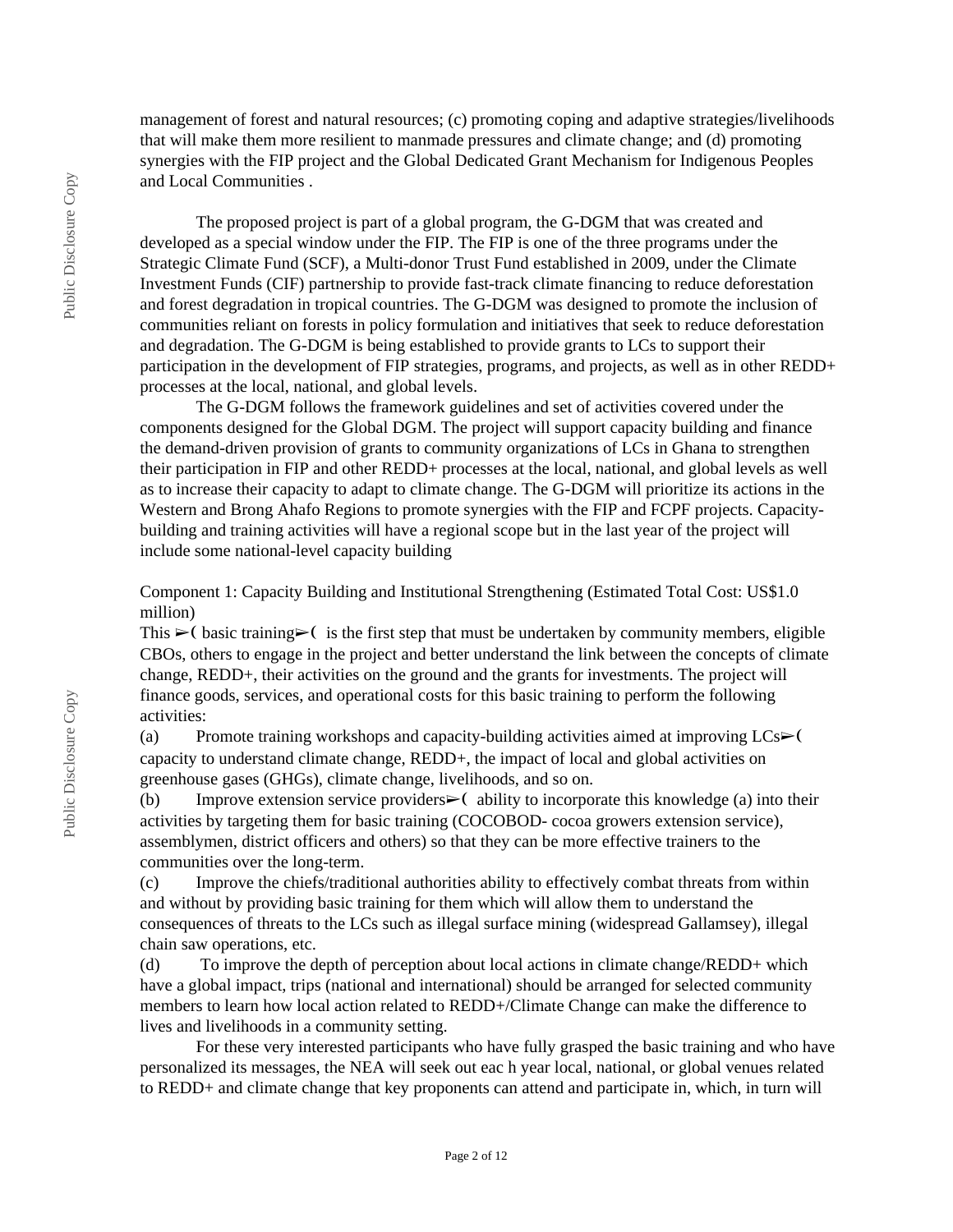further build capacity and allow community members to practice what they have learned and understood. To understand links with the FIP project, the FIP organizers will organize training to highlight the relationship of the DGM to the FIP and the broader priorities of the FIP that go well beyond the DGM intervention. This will enable communities to see themselves as belonging to a wider national initiative and not just a smaller DGM project and enable them to participate more fully in the FIP

This component will, in addition, support training to enable the preparation of the individual and community proposals for community initiatives (Component 2), which includes writing the proposals, examining the costs and benefits, examining the sustainability of the initiative, and so on. The proposal can be written by a potential grantee after they have received basic training.

### Component 2: Sustainable and Adaptive Community Initiatives (Estimated Total Cost: US\$3.5 million)

The aim of this component is to assist LCs and organizations to develop and implement innovative community initiatives to address issues related to (a) the sustainable management of forest and natural resources in their territories; (b) the vulnerabilities and threats faced by  $LCs \rightarrow$  ( livelihoods due to climate change; and (c) their adaptation to existing climate and inclusive growth challenges. All potential grantees should have completed basic training (with a certificate of completion) under Component 1 before submitting their proposals.

Component 2 includes two subcomponents.

Subcomponent 2A: Community Initiatives (Estimated Total Cost: US\$2.8 million)

This subcomponent will primarily finance goods as well as operational costs for (a) eligible communities as a whole (community-level initiatives)); (b) individuals living in these communities (individual initiatives); and (c) community-based organizations (CBOs) (who have been working in Brong Ahafo and Western Regions in climate change/REDD+ thematic areas for more than five years), to undertake small-scale activities for sustainable initiatives that fall under predetermined themes. Those who have benefited from initiatives under the FIP project will not be allowed to benefit under the DGM, given that they should not get double benefits.

Examples of initiatives that will be supported include, but are not limited to, reafforestation, agroforestry, shade-grown cocoa, drought-resistant crops, water and soil conservation measures, efficient wood-burning stoves, alternative energy to wood, rehabilitation of degraded areas, rainwater collection and storage systems for crops, firefighting services for the community, alternative climatesmart livelihoods, and others, subject to the approval of the National Steering Committee (NSC), the National Executing Agency (NEA) and the Bank. These initiatves are broken down into six thematic areas. Therefore, community initiatives will potentially aim at achieving the following (additional detail found in Annex 2-Detailed Project Design):

(a) Increase biomass coverage and diversity (for example, community woodlots that are maintained as woodlots; individual trees planted on community, degraded, or individual lands where land is not a limiting factor; tree nursery establishment; plantations for woodlots that will go through a cycle of plant/replanting; planting shade-grown cocoa on individual plots as well as trees that go well with cocoa; and so on).

(b) Improve sustainable livelihoods to bolster against the effects of climate change (for example, vegetable farming, shade grown cocoa, handicraft, processing and marketing of tree based crops, processing equipment for business ventures and so on, skills for processing and marketing, improvement of livelihoods not NRM related for resiliency, skills in financial planning, etc for cocoa/plantation owners/farmers).

(c) Climate-proof community investments (for example, improve their agricultural productivity by developing improved soil and/or water conservation measures for farm and household use, planting of climate-resistant crops, installing weather forecasting-related apps on phones, and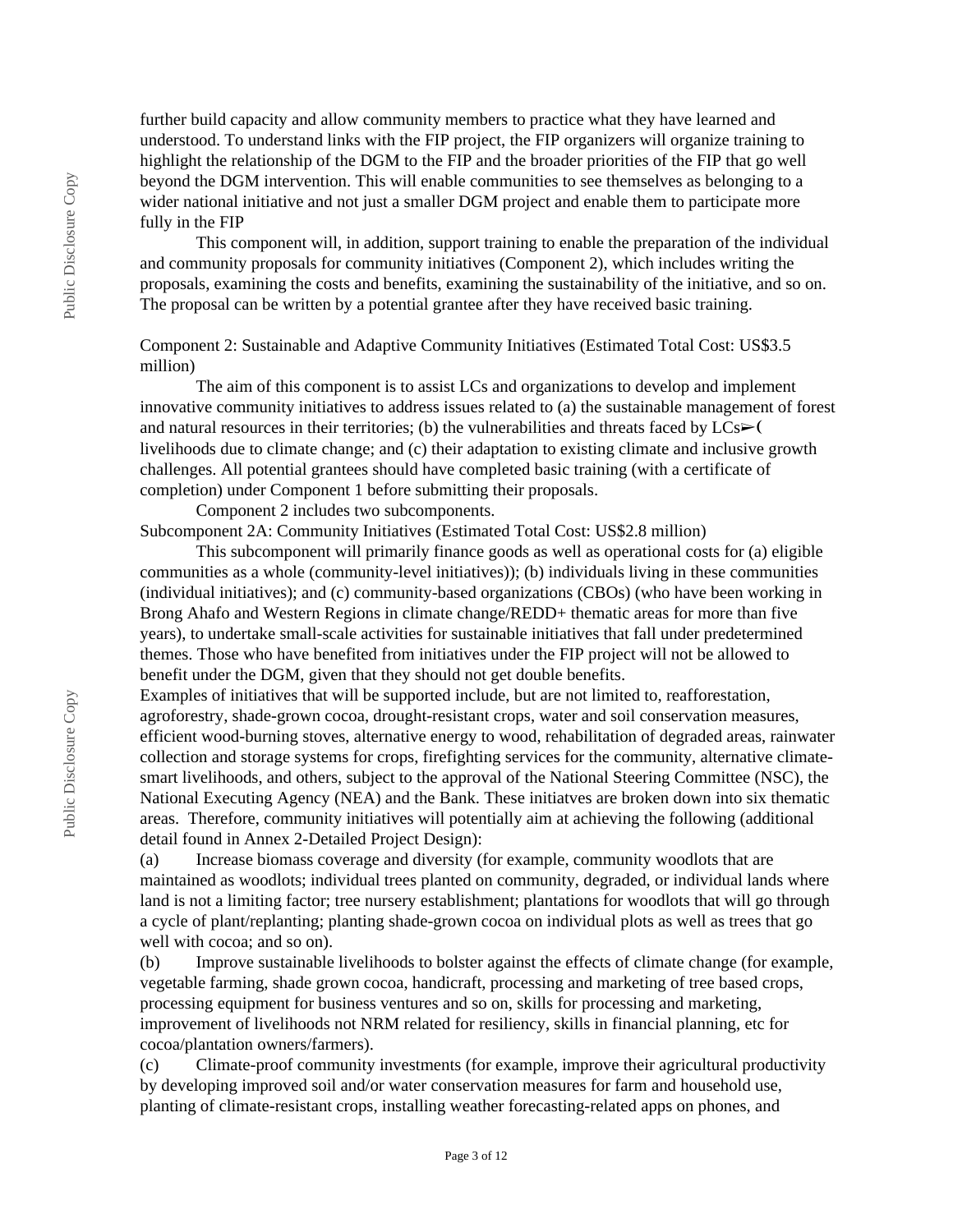providing other weather-related equipment and so on).

(d) Soil and Water conservation related investments (for example, small scale local infrastructure such as boreholes, rain water collection systems, composting and so on).

(e) Reduce carbon emission and reduction of deforestation ( for example, improved stoves, alternative energy to wood; firefighting services which may include provision of water [borehole or other], firefighting training, and equipment to be used in forest fires; controlled burning, fire safety during planting, and so on).

(f) Scale up of existing ventures that increase and maintain biomass: this pertains to those individuals or communities who are already engaged in climate/REDD+ ventures such as people already engaged in plantations or woodlots or existing schemes that need scaling up. However, such an investment requires a firm establishment of the baseline from which the additional activities will be supported by the project.

Subcomponent 2B: Technical Training of the Grantee in Activity Implementation (Estimated Total Cost: US\$0.7 million)

This subcomponent will finance the field-based technical training (in Twi) of the selected grantee (individual or community) in the specific activity for which the proposal was selected. This is tailored training to ensure the success of the investments over a period of five years and beyond. Fifty percent of the grantee activities should have been initiated on the ground by the end of the year 2, with no additional activity commencing after year 4. However, technical re-training should continue for all participants over a five-year duration of the project to ensure that the initiatives will be sustained even after the project ends.

 Once a proposal has been selected, the funds will support the technical training activities for the grantees along lines of interest. For example, those interested in agroforestry and tree planting will receive specific training before and during implementation of the activity. For technical lines for which there is no in-house expert, the funds will be used to recruit a specialist in that technical area to do the relevant training and follow-up.

Field-based technical training should only be initiated with a grantee in response to an accepted proposal. Types of technical training must be directly linked to the needs outlined in the proposal. All training must be hands-on, practical, on-the-ground/farm-level training instead of classroom training.

Trees funded under the DGM should go through a process of voluntary registration (after planting) to ensure that the trees can be registered to the planters. This is a cumbersome process, so it should not be allowed to stall the rollout of the activities but should be done afterwards. For situations where the landowner and planter are different, written and notarized permission from the owner must be granted before any registration. If there is no agreement, those trees will remain unregistered. For community lots, registration will occur in the name of the community, rather than the individual chief.

Each proposal submitted by LCs for community initiatives will be assessed for the needs of on-site training/technical assistance. The technical team, which trains the community, must also be field based (living and operating in Brong Ahafo or Western Region) and their on-site technical assistance should extend to the end of the project.

Component 3: Project Governance, Monitoring, and Evaluation (Estimated Total Cost: US\$1.0 million)

The aim of this component is to support the project $\triangleright$  (seffective governance and efficient management, dissemination, monitoring and evaluation (M&E). This component will finance the incremental operational costs incurred by the NEA for effectively and efficiently carrying out its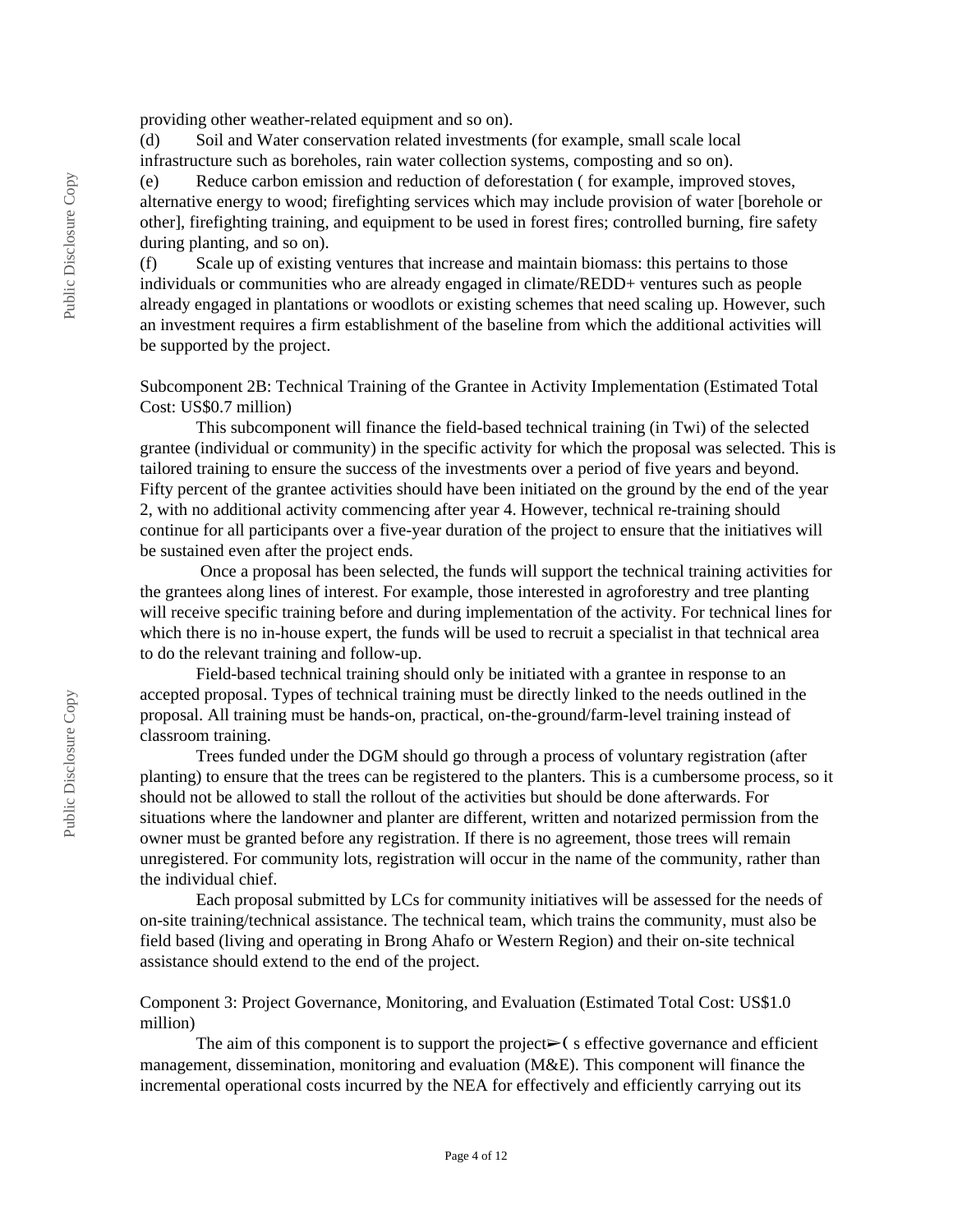responsibilities (a) by serving as secretariat to the NSC; (b) through the project $\triangleright$  (s technical coordination, M&E; and reporting to the Bank and the Global Steering Committee (GSC); (c) through the project $\triangleright$  (s adequate financial management, procurement, and auditing; (d) through the project➢❨ s Grievance Redress Mechanism (GRM) operation; and (e) by supervising the implementation of community initiatives and results assessments. Further information on the NEA  $\triangleright$  (s role and responsibilities is presented in annex 3. This component will also finance travel, staff placement in the field, recruitment of any required NEA staff not already on the staff roll, and limited procurement of software and hardware.

The G-DGM will also benefit from the global component on knowledge sharing and networking on REDD+.

### **4. Project location and salient physical characteristics relevant to the safeguard analysis (if known)**

The project will focus on the High Forest Zone in the Western and Brong Ahafo Regions although there may be scope for some national level activities. Land use in the HFZ includes cocoa farms, subsistence crops and fallow lands. Biodiversity in the HFZ is high and the HFZ falls within the West African Biodiversity Hotspot. The focus on these two regions mirrors the focus of the Ghana Forest Investment Plan which the DGM directly complements.

The Brong Ahafo region covers an area of approximately 39,558 km2 and an estimated population of 2.2 million (GSS, 2010) with a population density of 58 persons/km2.

The predominant vegetation zones are the moist semi-deciduous forest, transitional and the Guinea Savanna woodland roughly representing the southern, middle and northern parts of the region respectively. The forest belt is mainly found to the south and south-western parts of the Region while the savanna wood land predominates in the eastern half of the northern third of the region. The region has access to economic trees estimated at 29 million m3 ? (17% of national stock). The Western Region covers an area of approximately 239,221 km2 and an estimated population of 1,924,577 .

About 75 percent of its vegetation is within the High Forest Zone and lies in the equatorial climate zone. The rich tropical forest makes it one of the largest producers of raw and sawn timbers as well as processed wood products. The region is home to the Ankasa Conservation Area (approximately 500km2, which is comprised of Nini-Snhie National Park and the Ankasa Resource Reserve.

Western region is the largest producer of cocoa and timber and the second highest producer of gold (both large scale, small scale, and artisanal mining). In addition, the region has commercial plantations of rubber and palm oil and is now producing oil.

Within the HFZ cocoa farms, subsistence crops and fallow lands are dominant land use times. Both regions have diverse populations including various ethnic, sub-ethnic and linguistic groups.

### **5. Environmental and Social Safeguards Specialists**

Dora Nsuwa Cudjoe (GEN06)

Michael Gboyega Ilesanmi (GSU01)

| 6. Safeguard Policies |     | $ T$ riggered? $ Explanation (Optional)$                  |
|-----------------------|-----|-----------------------------------------------------------|
| Environmental         | Yes | The proposed conservation project is expected to have a   |
| Assessment OP/BP 4.01 |     | positive environmental impact because it seeks to promote |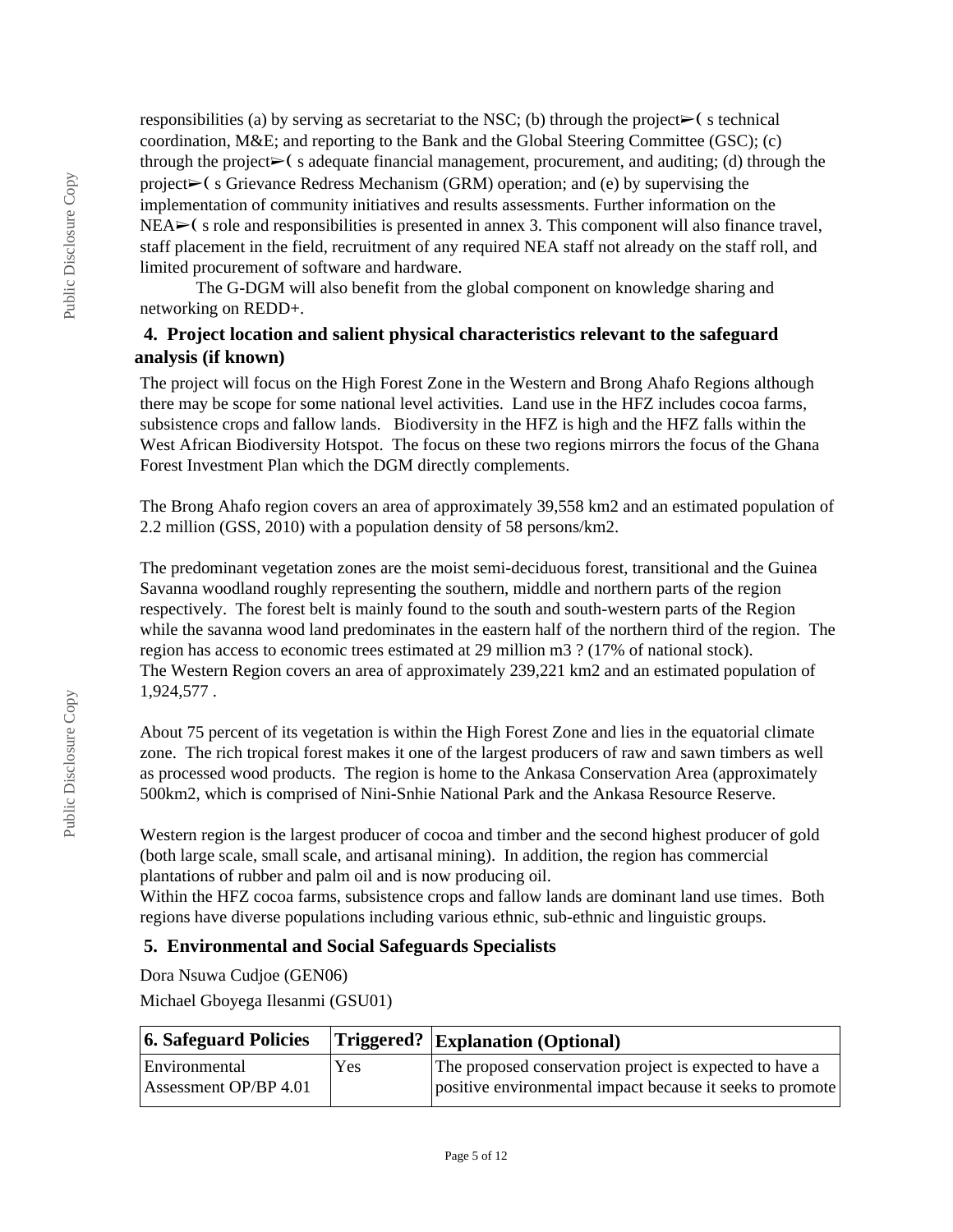|                             |     | sustainable ethno-development, forest and natural                                                          |
|-----------------------------|-----|------------------------------------------------------------------------------------------------------------|
|                             |     | resources management and adaptation, and climate-<br>change adaptation for LCs whose livelihoods depend on |
|                             |     | the biome $\triangleright$ (s natural resources. Project activities may                                    |
|                             |     | also contribute toward reducing deforestation pressures on                                                 |
|                             |     | the remaining forests $\triangleright$ ( on which the livelihoods of these                                 |
|                             |     | traditional populations mostly depend $\blacktriangleright$ ( and protecting                               |
|                             |     | headwaters and riparian zones, thus reducing water and                                                     |
|                             |     | soil pollution. The nature and scale of the proposed                                                       |
|                             |     | investments will not have significant adverse impacts, and                                                 |
|                             |     | the Project is rated as Category B. Despite these positive                                                 |
|                             |     | impacts, the proposed Project will be working in various                                                   |
|                             |     | sensitive biodiversity and forest (off reserve) areas. Ghana                                               |
|                             |     | DGM will build upon the Ghana FIP ESMF, that has been                                                      |
|                             |     | has been prepared, consulted upon, cleared by the Bank                                                     |
|                             |     | and disclosed in-country and at the InfoShop.                                                              |
| Natural Habitats OP/BP      | Yes | Some of the forest and woodlands to be targeted will                                                       |
| 4.04                        |     | contain critical ecosystems; the project will enhance the                                                  |
|                             |     | quality of the management of these critical ecosystems,                                                    |
|                             |     | designed to reduce ongoing patterns of loss and                                                            |
|                             |     | degradation of natural habitats, notably forests. The                                                      |
|                             |     | ESMF provides guidance on avoiding or mitigating                                                           |
|                             |     | impacts on natural habitats                                                                                |
| Forests OP/BP 4.36          | Yes | Assisting LCs and organizations to develop and                                                             |
|                             |     | implement innovative community initiatives to address                                                      |
|                             |     | issues related to the sustainable management of forest and                                                 |
|                             |     | natural resources in their territories is one of the priorities                                            |
|                             |     | of this project in addition to trees in the agroforestry                                                   |
|                             |     | landscape. The project will explore integrated and                                                         |
|                             |     | participatory forest management as part of a strategy of                                                   |
|                             |     | increasing carbon sequestration through sustainable forest                                                 |
|                             |     | management. The ESMF includes guidance on managing                                                         |
|                             |     | forestry issues. Community forestry activities will adhere                                                 |
|                             |     | to the principles of sustainable forest management                                                         |
|                             |     |                                                                                                            |
|                             |     | specified in OP 4.36.                                                                                      |
| Pest Management OP 4.09 Yes |     | The project will not directly finance the use of pesticides                                                |
|                             |     | but will promote IPM and application of pesticide to                                                       |
|                             |     | minimize risks to human health and the environment,                                                        |
|                             |     | particularly in situations when pesticide use may increase                                                 |
|                             |     | in association with the project, such as promotion of shift                                                |
|                             |     | of the existing cocoa farming practices towards climate                                                    |
|                             |     | smart and resilient $\triangleright$ (shade $\triangleright$ (cocoa. The FIP Project                       |
|                             |     | specific Pest Management Plan has been prepared with                                                       |
|                             |     | this in mind, to ensure that the project does not increase                                                 |
|                             |     | the environmental impacts of pesticide use, and where                                                      |
|                             |     | possible these are managed responsibly, in line with                                                       |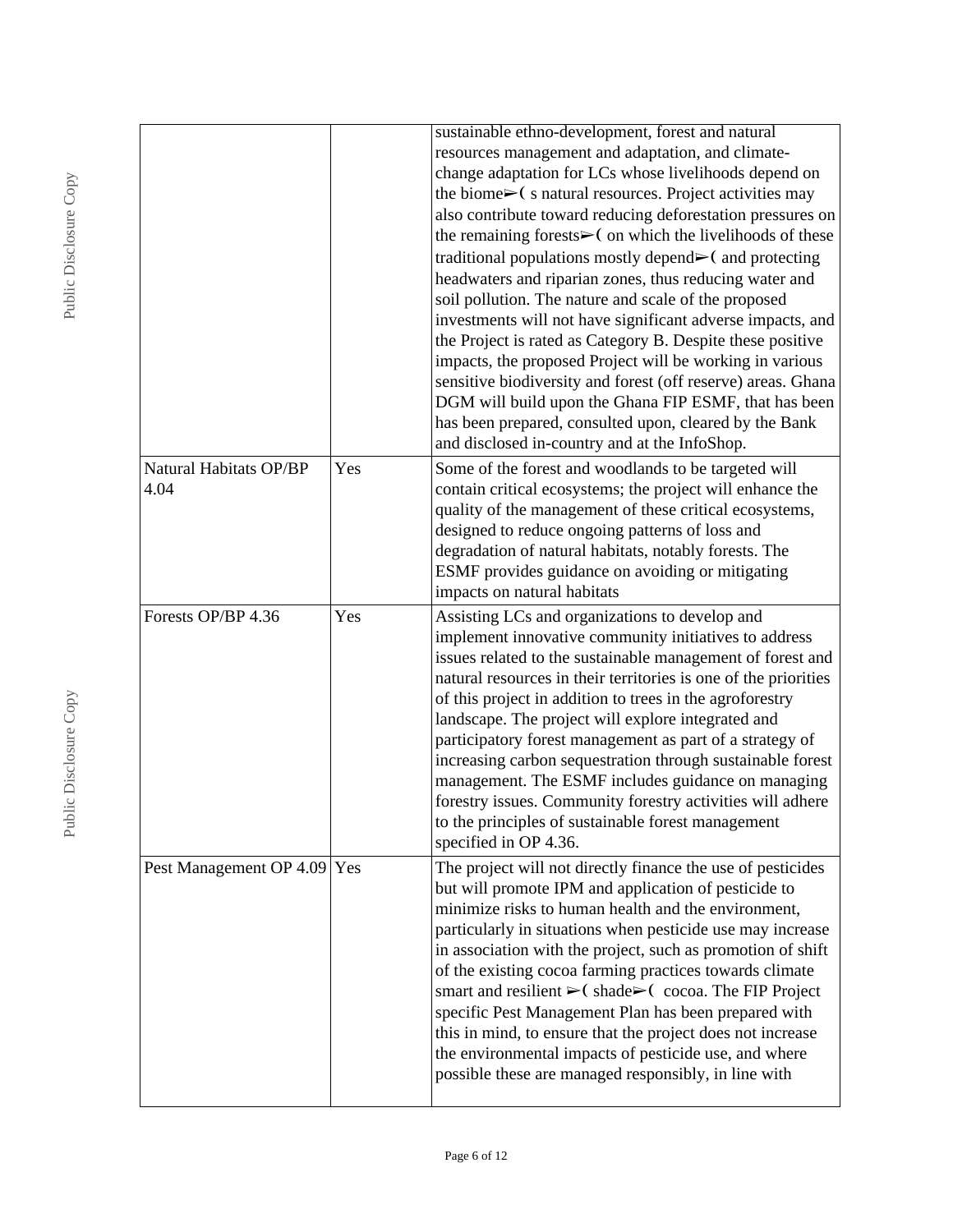|                                                   |                | sound environmental and human health protection<br>objectives. It is also noted that the key environmental and<br>social issues and risks associated with chemical<br>applications in cocoa are part of the analysis undertaken<br>as part of the ESMF prepared for FIP. The FIP ESMF also<br>provides identification of IPM activities linked to the<br>cocoa enhancement activities that are considered<br>important to be supported. A Pest Management Plan has<br>been prepared for FIP, consulted upon, cleared by the<br>Bank and disclosed in-country and at the InfoShop, and<br>will be used under Ghana DGM.                                                                                                                                                                                                               |
|---------------------------------------------------|----------------|--------------------------------------------------------------------------------------------------------------------------------------------------------------------------------------------------------------------------------------------------------------------------------------------------------------------------------------------------------------------------------------------------------------------------------------------------------------------------------------------------------------------------------------------------------------------------------------------------------------------------------------------------------------------------------------------------------------------------------------------------------------------------------------------------------------------------------------|
| Physical Cultural<br>Resources OP/BP 4.11         | N <sub>o</sub> | No PCR should be affected through the implementation of<br>this project. However, screening of sites for pilot<br>activities will include specific screening under the ESMF<br>to avoid adversely affecting physical cultural heritage,<br>such as sacred groves.                                                                                                                                                                                                                                                                                                                                                                                                                                                                                                                                                                    |
| Indigenous Peoples OP/<br><b>BP</b> 4.10          | N <sub>o</sub> | There are no indigenous peoples as per OP 4.10. Reviews<br>of the applicability of 4.10 in Ghana have determined that<br>characteristics outlined under paragraph 4 are not present,<br>and the policy is not applicable. The Global Mechanism<br>refers to Local Communities and Indigenous Peoples, the<br>project in Ghana refers to local communities as<br>beneficiaries, reflecting the specific identification in that<br>country context.                                                                                                                                                                                                                                                                                                                                                                                    |
| <b>Involuntary Resettlement</b><br>OP/BP 4.12     | Yes            | From a safeguards point of view, no involuntary<br>resettlement of population will result from any activities<br>financed by the Project, However, there may be cases<br>where use and access to resources may be restricted due<br>to changes in forest management and resource<br>management plans, hence, the safeguards policy of the<br>World Bank (O.P. 4.12), Involuntary Resettlement, is<br>triggered. In this case, the appropriate safeguards<br>instrument is a Process Framework. To this end, the<br>Process framework for the FIP project would be updated<br>according to the DGM context, consulted upon and<br>disclosed in country and at the InfoShop by Appraisal.<br>This Process Framework describes the steps to identify<br>and possibly resolve any situation of restriction of access<br>that may appear. |
| Safety of Dams OP/BP<br>4.37                      | N <sub>o</sub> | Not applicable.                                                                                                                                                                                                                                                                                                                                                                                                                                                                                                                                                                                                                                                                                                                                                                                                                      |
| Projects on International<br>Waterways OP/BP 7.50 | No             | Not applicable.                                                                                                                                                                                                                                                                                                                                                                                                                                                                                                                                                                                                                                                                                                                                                                                                                      |
| Projects in Disputed<br>Areas OP/BP 7.60          | N <sub>o</sub> | Not applicable.                                                                                                                                                                                                                                                                                                                                                                                                                                                                                                                                                                                                                                                                                                                                                                                                                      |

# **II. Key Safeguard Policy Issues and Their Management**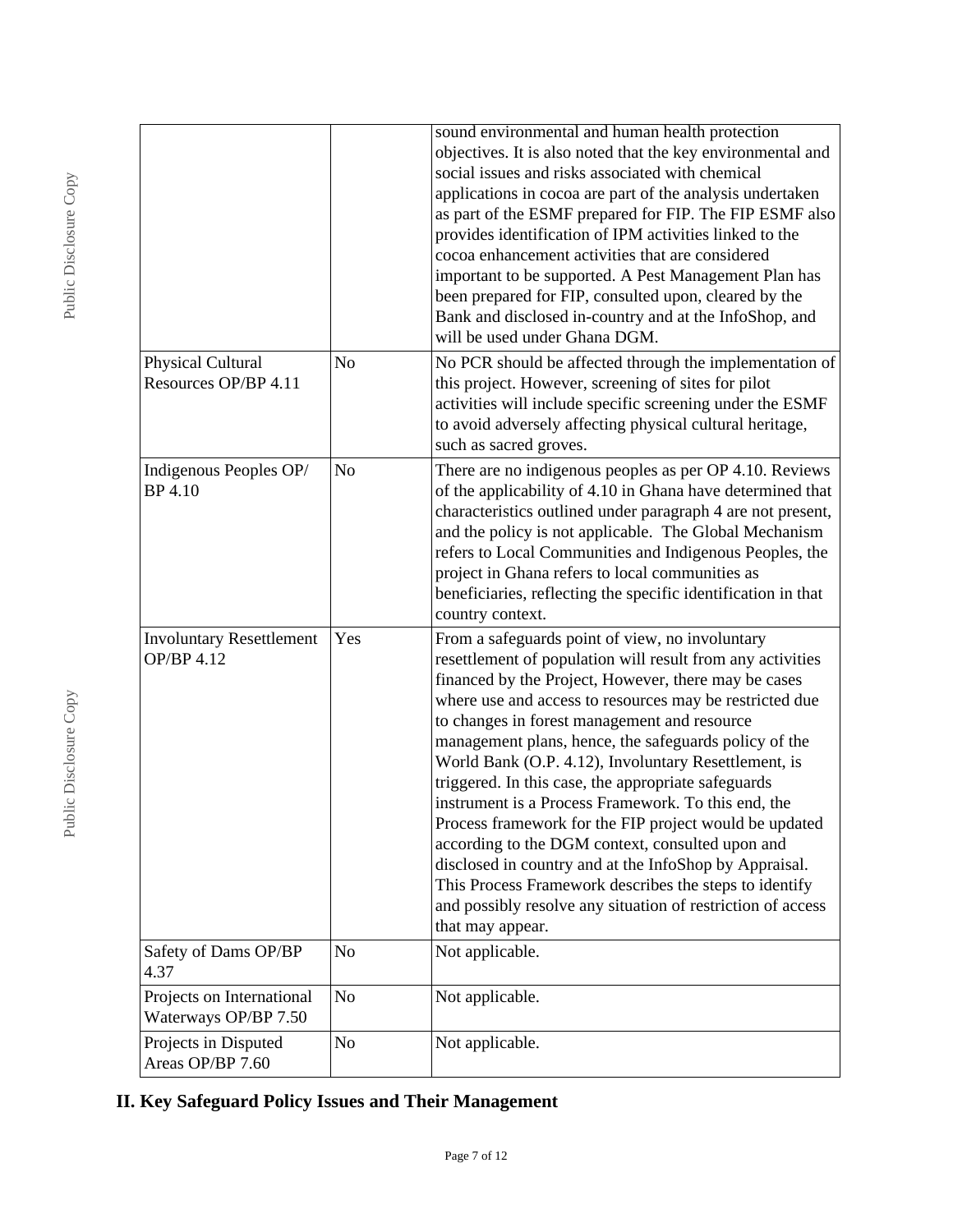### *A. Summary of Key Safeguard Issues*

### **1. Describe any safeguard issues and impacts associated with the proposed project. Identify and describe any potential large scale, significant and/or irreversible impacts:**

The proposed conservation project is expected to have a positive environmental impact because it seeks to promote sustainable ethno-development, forest and natural resources management and adaptation, and climate-change adaptation for LCs whose livelihoods depend on the biome $\geq$  (s natural resources. Project activities may also contribute toward reducing deforestation pressures on the remaining forests $\triangleright$  ( on which the livelihoods of these traditional populations mostly depend►(and protecting headwaters and riparian zones, thus reducing water and soil pollution. The nature and scale of the proposed investments will not have significant adverse impacts, and the Project is rated as Category B. Despite these positive impacts, the proposed Project will be working in various sensitive biodiversity and forest (off reserve) areas. Ghana DGM will build upon the Ghana FIP ESMF.

Specific country-level features and operational procedures to screen, assess, mitigate and monitor environmental impacts will be dealt with in the POM. To address the likely steep learning curve of the NEA and the NSC on World Bank safeguards policies, their application monitoring and overall supervision, training will be provided upfront once the authority is chosen and the committee is formed. User friendly training manuals will be developed which could serve as ready reference on Bank safeguards. It is envisaged that similar tailored training will be offered to prospective applicants for the grant support under Component 2. Here again, training modules will be packaged in the form of handout/leaflets for easy reference when developing proposals and during implementation

### **2. Describe any potential indirect and/or long term impacts due to anticipated future activities in the project area:**

Due to the community-based approach, the project is not expected to bring adverse effects for beneficiary communities; on the contrary, it will support activities that will contribute to (a) improve the livelihood of LCs; (b) increase their social resilience and their adaptive and mitigating capacity to deal with the social, environmental, and climate pressures that they face and that harm their social, cultural, and economic survival; (c) recover and preserve their traditional knowledge; and (d) strengthen the capacity of their representative organizations to plan their future life and promote the effective, efficient, and sustainable management of their lands and natural resources.

### **3. Describe any project alternatives (if relevant) considered to help avoid or minimize adverse impacts.**

The proposed project was prepared through an intensive consultation process with key stakeholders. A stakeholder engagement process followed by two regional workshops and a final national workshop were carried out with the broad participation of both men and women. The main features of the proposed project design the eligible activities and proponent organizations, the size of community grants, the composition of the NSC, the criteria for the selection of the NEA, and so on will be debated and approved by the NSC, which comprises community-selected representatives.

### **4. Describe measures taken by the borrower to address safeguard policy issues. Provide an assessment of borrower capacity to plan and implement the measures described.**

A screening process and mitigation guidelines are included in the ESMF to address risks and impacts of concern. The ESMP will be included in the Project Implementation Manual. The ESMP outlines mechanisms for:

 $\triangleright$  ( $\phi$  Screening of proposed project interventions, identifying potential environmental and social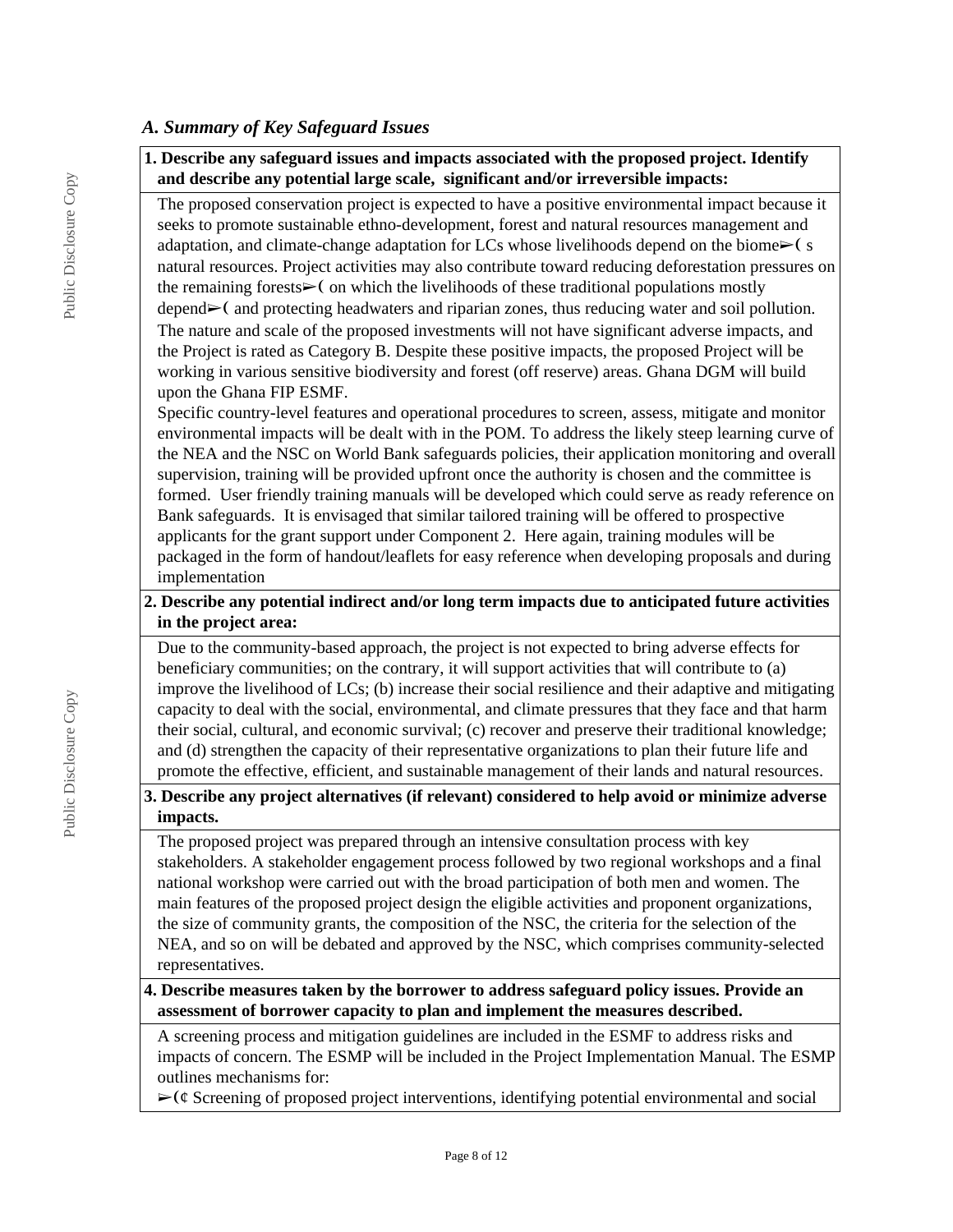impacts and management of safeguard policies implications;

- $\triangleright$  ( $\ell$  Arrangements by the relevant institutions for implementation and their capacity building;
- $\triangleright$  ( $\phi$  Monitoring ESMP measures implementation;
- $\triangleright$  ( $\phi$  Community consultations.

The formal environmental approval and permitting processes will be the Ghana EIA Regulations (EPA, 1999), that also established a process to screen and evaluate all developments, undertakings, projects and programs which have the potential to give rise to significant environmental impacts, and the World Bank safeguard policies. The Ghanaian environmental permit procedures are followed by all projects. Those projects requiring Environmental Protection Agency (EPA) clearance will only commence when an environmental permit has been obtained from the EPA. The Agency has provided the list of projects for which an Environmental and Social Impacts Assessment (ESIA) is mandatory and these are detailed in the ESMF and are consistent with the World Bank categorization of projects.

### **5. Identify the key stakeholders and describe the mechanisms for consultation and disclosure on safeguard policies, with an emphasis on potentially affected people.**

The proposed project was prepared through an intensive consultation process with key stakeholders: LCs from the Western and Brong Ahafo Regions. Community consultations began in October, 2015 during which stakeholders raised a number of issues related to the project (annex 7) and incorporated into the design. The consultations culminated in each community selecting an individual that was their representative to attend a Regional Workshop in January, 2016, one in Western Region and the other in Brong-Ahafo region. The culmination of the regional workshop was the selection of the national steering committee members. The final workshop (March, 2016), this time at the national level, invited all climate change/NRM related NGOs/CBOs to discuss the project with the Bank and Global DGM, culminating in the presentation of the NSC members. The first meeting of the NSC was held also in March, 2016 on day two of the National Workshop and the second meeting was held in April, 2016. The third NSC meeting is slated for May, 2016. The main features of the proposed project design $\triangleright$  (the appropriateness of the proposed community demand-driven approach, the eligible activities and proponent organizations, the size of community sub-grants, the composition of the NSC, the criteria for the selection of the NEA, the arrangements for social control, and so on $\triangleright$  (will be fully debated and approved by selfappointed representatives from the LCs in the project area.

Due to the community demand-driven approach, the project is not expected to bring any adverse effects for beneficiary communities. Instead, it will support only activities that will contribute to (a) improve the livelihood of LCs; (b) increase their social resilience, adaptive, and mitigating capacity to deal with the social and environmental pressures that they face and that harm their social, cultural, and economic survival; (c) recover and preserve their traditional knowledge; (d) strengthen the capacity of their chiefs to better manage their resources; and (e) connect these LCs to a national and global stage of actors working on climate change issues.

The project will allow community members who benefit from a subgrant to donate land and other private assets to the subproject on a voluntary basis without compensation and without any significant or long-term impact on livelihood. The POM will clearly indicate the criteria and procedures to identify cases in which voluntary donations of land or usage rights for parcels of land are necessary for a community initiative, to ensure that these donations are fully voluntary and that adequate mechanisms are in place to confirm that affected parties in cases of loss of access or usage rights are compensated through culturally appropriate means.

Strong monitoring and approval mechanisms will be put in place by the NEA to ensure that asset donations are indeed voluntary and that no negative impact on livelihood will ensue. Annual social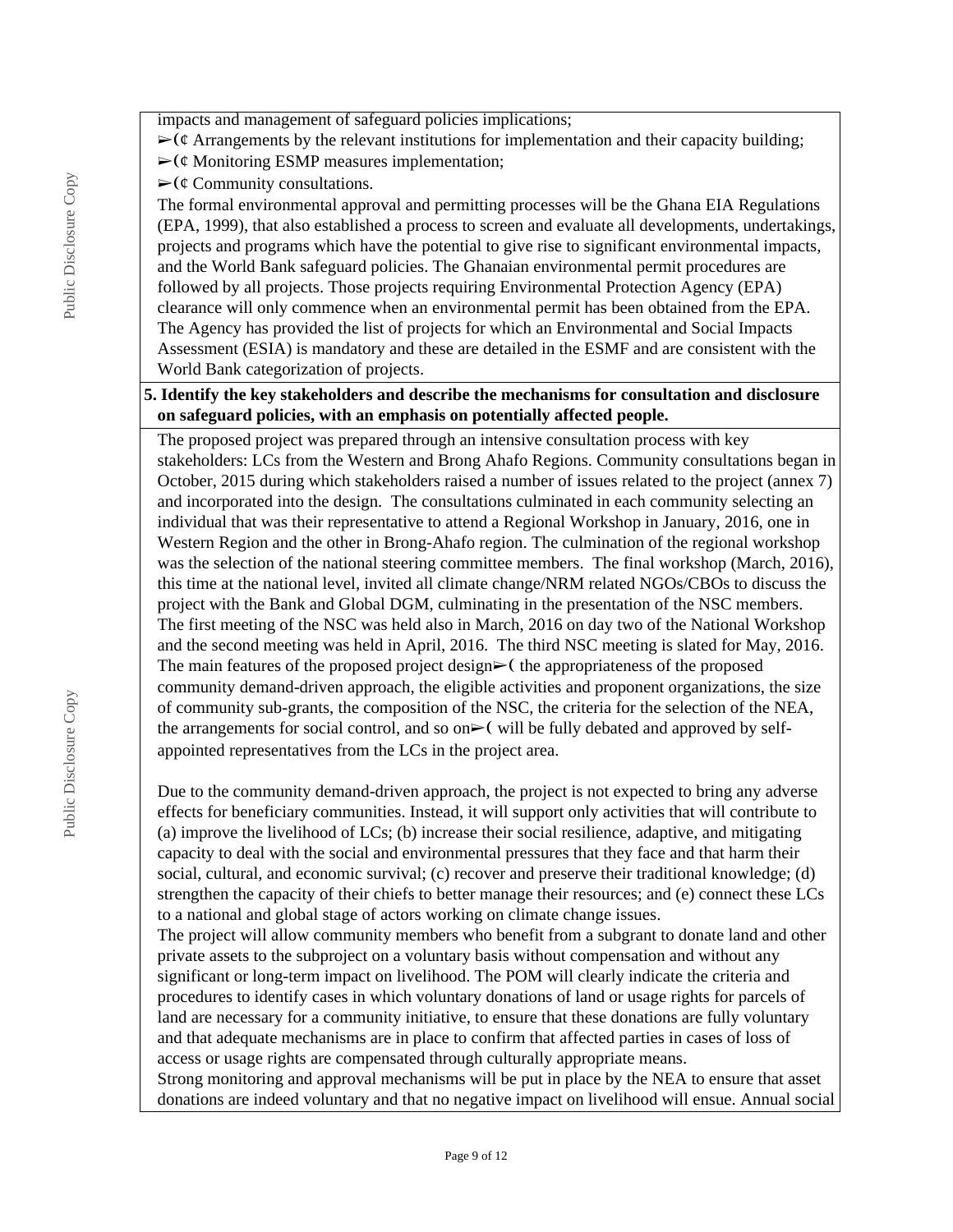audits carried out by the NEA will verify the informed agreements of affected people. The POM will also indicate the criteria and procedures to ensure that financed community initiatives are proposed by socially legitimate and representative individuals, CBOs, and community leaders and have received free, prior, informed, and broad support from the proponent communities.

The main responsibility for implementing the ESMF rests with the NEA.

### *B. Disclosure Requirements*

| Environmental Assessment/Audit/Management Plan/Other                                                                                                                                         |             |  |  |  |
|----------------------------------------------------------------------------------------------------------------------------------------------------------------------------------------------|-------------|--|--|--|
| Date of receipt by the Bank                                                                                                                                                                  | 15-Nov-2014 |  |  |  |
| Date of submission to InfoShop                                                                                                                                                               | 28-Nov-2014 |  |  |  |
| For category A projects, date of distributing the Executive<br>Summary of the EA to the Executive Directors                                                                                  |             |  |  |  |
| "In country" Disclosure                                                                                                                                                                      |             |  |  |  |
| Ghana                                                                                                                                                                                        | 28-Nov-2014 |  |  |  |
| Will re-disclose during project appraisal mission<br>Comments:                                                                                                                               |             |  |  |  |
| <b>Resettlement Action Plan/Framework/Policy Process</b>                                                                                                                                     |             |  |  |  |
| Date of receipt by the Bank                                                                                                                                                                  | 28-Nov-2014 |  |  |  |
| Date of submission to InfoShop                                                                                                                                                               | 28-Nov-2014 |  |  |  |
| "In country" Disclosure                                                                                                                                                                      |             |  |  |  |
| 28-Nov-2014<br>Ghana                                                                                                                                                                         |             |  |  |  |
| Will redisclose during appraisal mission<br>Comments:                                                                                                                                        |             |  |  |  |
| <b>Pest Management Plan</b>                                                                                                                                                                  |             |  |  |  |
| Was the document disclosed prior to appraisal?                                                                                                                                               | Yes         |  |  |  |
| Date of receipt by the Bank                                                                                                                                                                  | 28-Nov-2014 |  |  |  |
| Date of submission to InfoShop                                                                                                                                                               | 02-Dec-2014 |  |  |  |
| "In country" Disclosure                                                                                                                                                                      |             |  |  |  |
| 28-Nov-2014<br>Ghana                                                                                                                                                                         |             |  |  |  |
| Will redisclose during appraisal mission<br>Comments:                                                                                                                                        |             |  |  |  |
| If the project triggers the Pest Management and/or Physical Cultural Resources policies, the<br>respective issues are to be addressed and disclosed as part of the Environmental Assessment/ |             |  |  |  |

**respective issues are to be addressed and disclosed as part of the Environmental Assessment/ Audit/or EMP.**

**If in-country disclosure of any of the above documents is not expected, please explain why:**

## *C. Compliance Monitoring Indicators at the Corporate Level*

| <b>OP/BP/GP 4.01 - Environment Assessment</b>                                                                                                                                                                          |                                                                                                                                         |  |  |
|------------------------------------------------------------------------------------------------------------------------------------------------------------------------------------------------------------------------|-----------------------------------------------------------------------------------------------------------------------------------------|--|--|
| Does the project require a stand-alone EA (including EMP)<br>report?                                                                                                                                                   | $\begin{bmatrix} \text{Yes} \end{bmatrix}$ No $\begin{bmatrix} \end{bmatrix}$ NA $\begin{bmatrix} \end{bmatrix}$                        |  |  |
| If yes, then did the Regional Environment Unit or Practice<br>Manager (PM) review and approve the EA report?                                                                                                           | $\begin{bmatrix} \text{Yes} \end{bmatrix} \times \begin{bmatrix} \text{No} \end{bmatrix} \quad \begin{bmatrix} \text{NA} \end{bmatrix}$ |  |  |
| Are the cost and the accountabilities for the EMP incorporated   Yes $\begin{bmatrix} 1 \\ 2 \end{bmatrix}$ No $\begin{bmatrix} \times \end{bmatrix}$ NA $\begin{bmatrix} 1 \\ 2 \end{bmatrix}$<br>in the credit/loan? |                                                                                                                                         |  |  |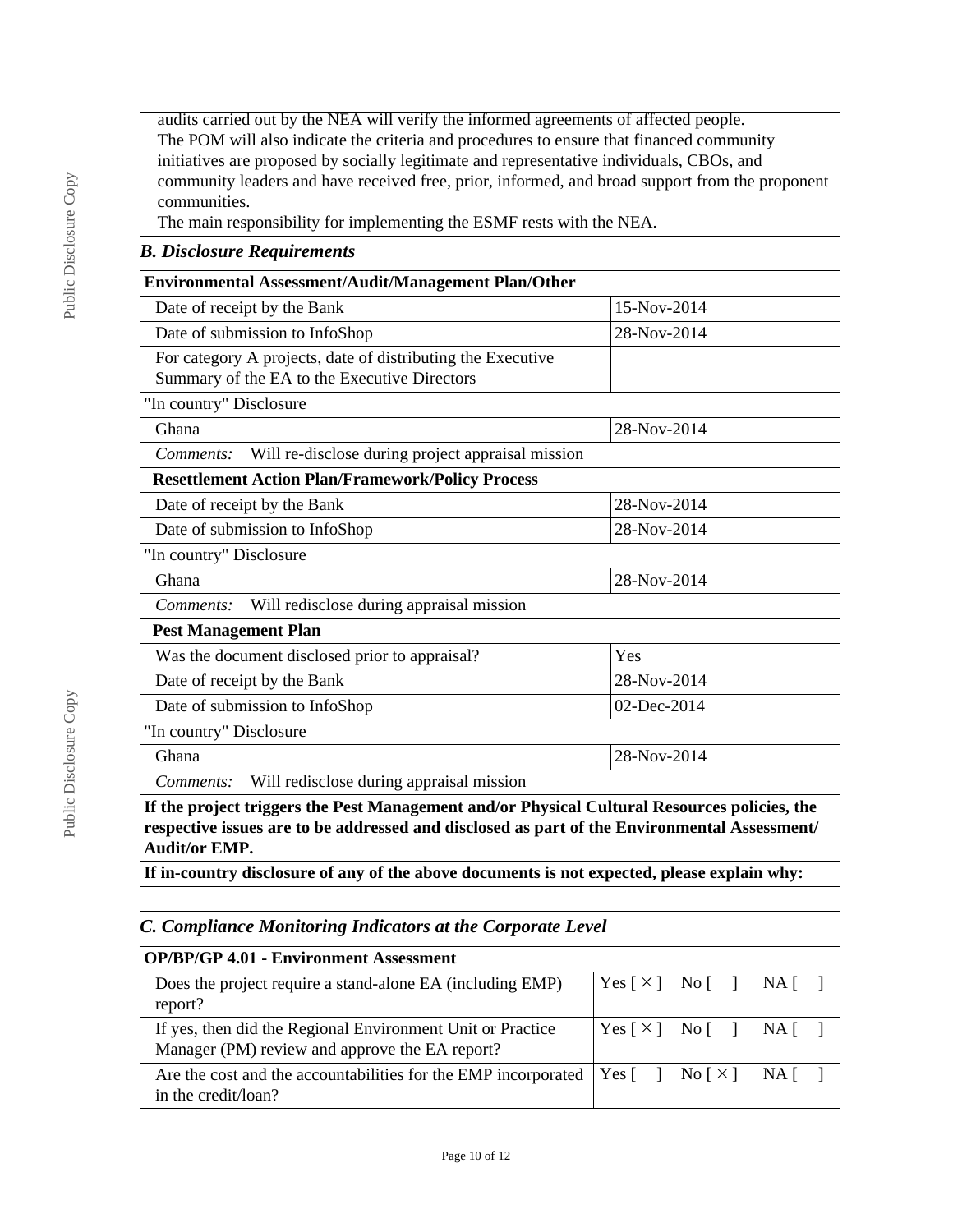| <b>OP/BP 4.04 - Natural Habitats</b>                                                                |                              |                                             |                                 |
|-----------------------------------------------------------------------------------------------------|------------------------------|---------------------------------------------|---------------------------------|
| Would the project result in any significant conversion or                                           | Yes $\lceil$<br>$\mathbf{1}$ | No [ $\times$ ]                             | NA [<br>$\mathbf{1}$            |
| degradation of critical natural habitats?                                                           |                              |                                             |                                 |
| If the project would result in significant conversion or                                            | Yes $\lceil$<br>$\mathbf{1}$ | $\text{No} [\times]$                        | NA <sub>1</sub>                 |
| degradation of other (non-critical) natural habitats, does the                                      |                              |                                             |                                 |
| project include mitigation measures acceptable to the Bank?                                         |                              |                                             |                                 |
| <b>OP 4.09 - Pest Management</b>                                                                    |                              |                                             |                                 |
| Does the EA adequately address the pest management issues?                                          | Yes [ $\times$ ]             | No <sub>[</sub> ]<br>$\mathbf{1}$           | $NA$ [<br>$\mathbf{1}$          |
| Is a separate PMP required?                                                                         | Yes [<br>1                   | No [ X ]                                    | $NA$ [<br>1                     |
| If yes, has the PMP been reviewed and approved by a                                                 | Yes $\lceil$<br>$\mathbf{I}$ | No <sub>1</sub><br>$\mathbf{1}$             | NA <sub>1</sub><br>1            |
| safeguards specialist or PM? Are PMP requirements included                                          |                              |                                             |                                 |
| in project design?If yes, does the project team include a Pest                                      |                              |                                             |                                 |
| Management Specialist?                                                                              |                              |                                             |                                 |
| <b>OP/BP 4.12 - Involuntary Resettlement</b>                                                        |                              |                                             |                                 |
| Has a resettlement plan/abbreviated plan/policy framework/                                          | Yes [ $\times$ ]             | $\overline{N}$ o<br>$\mathbf{1}$            | NA <sub>1</sub><br>$\mathbf{1}$ |
| process framework (as appropriate) been prepared?                                                   |                              |                                             |                                 |
| If yes, then did the Regional unit responsible for safeguards or                                    | Yes $[\times]$               | $\overline{N}$ o<br>$\overline{1}$          | NA <sub>1</sub>                 |
| Practice Manager review the plan?                                                                   |                              |                                             |                                 |
| Is physical displacement/relocation expected?                                                       | $\mathbf{1}$<br>Yes $\lceil$ | No $[\times]$                               | TBD [                           |
| Provided estimated number of people to be affected                                                  |                              |                                             |                                 |
| Is economic displacement expected? (loss of assets or access to                                     | $Yes \lceil$<br>$\mathbf{I}$ | $\text{No} \lceil \times \rceil$            | TBD [                           |
| assets that leads to loss of income sources or other means of                                       |                              |                                             |                                 |
| livelihoods)                                                                                        |                              |                                             |                                 |
|                                                                                                     |                              |                                             |                                 |
| Provided estimated number of people to be affected                                                  |                              |                                             |                                 |
| <b>OP/BP 4.36 - Forests</b>                                                                         |                              |                                             |                                 |
| Has the sector-wide analysis of policy and institutional issues                                     | Yes [<br>1                   | No [<br>$\mathbf{I}$                        | NA[X]                           |
| and constraints been carried out?                                                                   |                              |                                             |                                 |
| Does the project design include satisfactory measures to                                            | Yes $\lceil$<br>$\mathbf{1}$ | No <sub>[</sub> ]<br>$\mathbf{I}$           | $NA [ \times ]$                 |
| overcome these constraints?                                                                         |                              |                                             |                                 |
| Does the project finance commercial harvesting, and if so,                                          | Yes $\lceil$<br>$\mathbf{I}$ | No [                                        | $NA [ \times ]$                 |
| does it include provisions for certification system?                                                |                              |                                             |                                 |
| The World Bank Policy on Disclosure of Information                                                  |                              |                                             |                                 |
| Have relevant safeguard policies documents been sent to the                                         | Yes [ $\times$ ]             | $\text{No} \begin{bmatrix} 1 \end{bmatrix}$ | NA [                            |
| World Bank's Infoshop?                                                                              |                              |                                             |                                 |
| Have relevant documents been disclosed in-country in a public                                       | Yes [ $\times$ ]             | $\rm No~[$<br>$\mathbf{I}$                  | NA [                            |
| place in a form and language that are understandable and                                            |                              |                                             |                                 |
| accessible to project-affected groups and local NGOs?                                               |                              |                                             |                                 |
| <b>All Safeguard Policies</b>                                                                       |                              |                                             |                                 |
| Have satisfactory calendar, budget and clear institutional                                          | Yes [ $\times$ ]             | No [<br>$\mathbf{I}$                        | NA [                            |
| responsibilities been prepared for the implementation of<br>measures related to safeguard policies? |                              |                                             |                                 |
|                                                                                                     |                              |                                             |                                 |